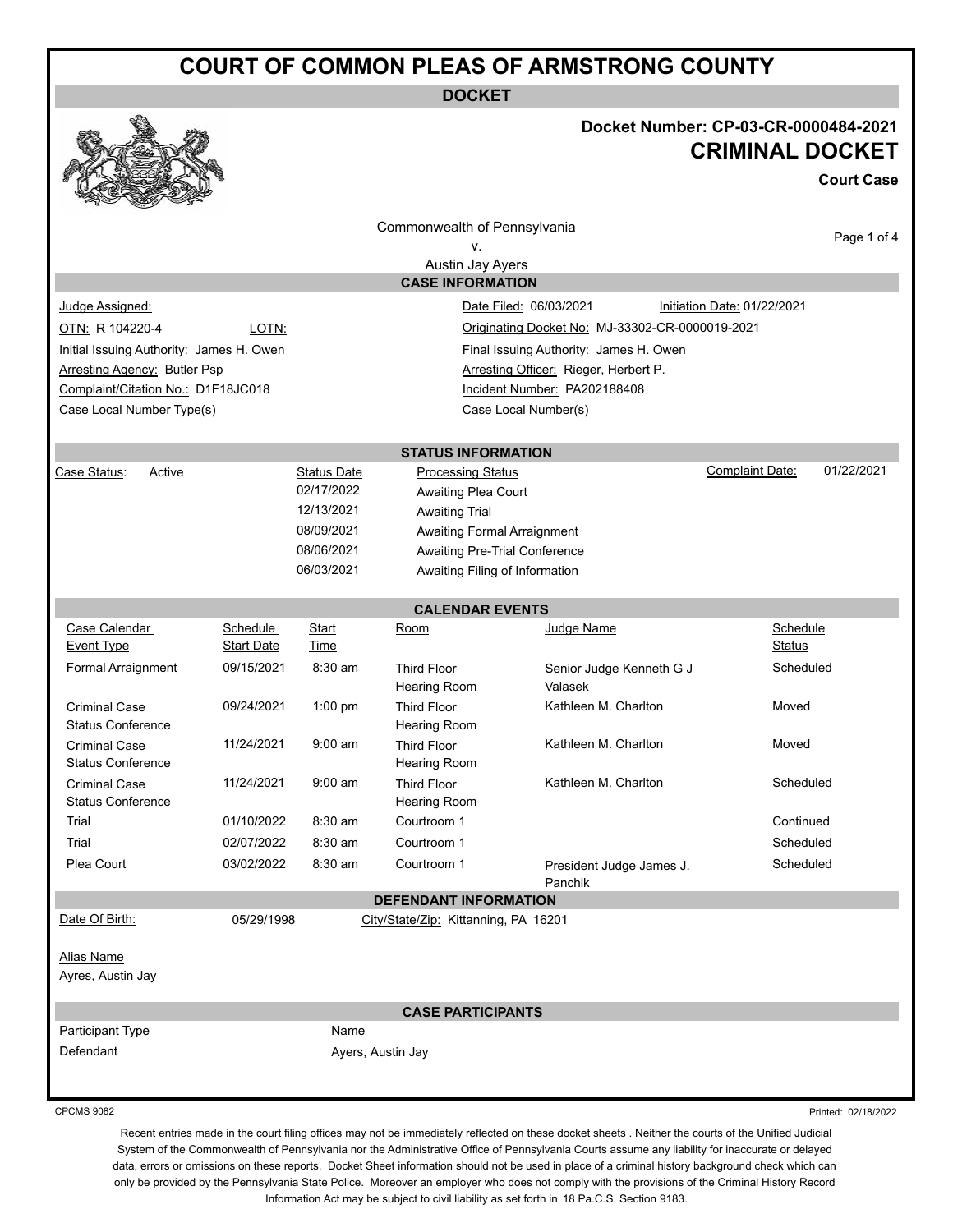## **COURT OF COMMON PLEAS OF ARMSTRONG COUNTY**

**DOCKET**

#### **Docket Number: CP-03-CR-0000484-2021 CRIMINAL DOCKET**

# **Court Case**

Printed: 02/18/2022

| v-                                              | <b>Contract of the Contract of the Contract of The Contract of The Contract of The Contract of The Contract of The Contract of The Contract of The Contract of The Contract of The Contract of The Contract of The Contract of T</b><br>$-2$ |                |                                      |                       |                                                  |                                       |                            |                   |                            |  |
|-------------------------------------------------|----------------------------------------------------------------------------------------------------------------------------------------------------------------------------------------------------------------------------------------------|----------------|--------------------------------------|-----------------------|--------------------------------------------------|---------------------------------------|----------------------------|-------------------|----------------------------|--|
|                                                 |                                                                                                                                                                                                                                              |                |                                      |                       | Commonwealth of Pennsylvania                     |                                       |                            |                   | Page 2 of 4                |  |
|                                                 |                                                                                                                                                                                                                                              |                |                                      |                       | ٧.                                               |                                       |                            |                   |                            |  |
|                                                 |                                                                                                                                                                                                                                              |                |                                      |                       | Austin Jay Ayers                                 |                                       |                            |                   |                            |  |
|                                                 |                                                                                                                                                                                                                                              |                |                                      |                       | <b>BAIL INFORMATION</b>                          |                                       |                            |                   |                            |  |
| Ayers, Austin Jay                               |                                                                                                                                                                                                                                              |                |                                      |                       |                                                  |                                       |                            |                   | <b>Nebbia Status: None</b> |  |
| <b>Bail Action</b>                              |                                                                                                                                                                                                                                              | Date           |                                      | <b>Bail Type</b>      | Percentage                                       | Amount                                |                            |                   |                            |  |
|                                                 |                                                                                                                                                                                                                                              |                |                                      |                       |                                                  |                                       | <b>Bail Posting Status</b> |                   | Posting Date               |  |
|                                                 |                                                                                                                                                                                                                                              |                |                                      |                       |                                                  |                                       |                            |                   |                            |  |
| Set                                             |                                                                                                                                                                                                                                              |                | 06/02/2021                           | <b>ROR</b>            |                                                  | \$0.00                                |                            |                   |                            |  |
|                                                 |                                                                                                                                                                                                                                              |                |                                      |                       | <b>CHARGES</b>                                   |                                       |                            |                   |                            |  |
| Seq.                                            | Orig Seq.                                                                                                                                                                                                                                    | Grade          | <b>Statute</b>                       |                       | <b>Statute Description</b>                       |                                       |                            |                   | OTN                        |  |
| 1                                               | $\mathbf 1$                                                                                                                                                                                                                                  | M1             | 75 § 7121                            |                       | Make False Appli For Title Reg                   |                                       |                            | 05/29/2020        | R 104220-4                 |  |
| $\overline{2}$                                  | $\overline{2}$                                                                                                                                                                                                                               | M <sub>2</sub> | 18 § 4911 §§ A2                      |                       |                                                  | Tamper With Public Record/Information |                            | 05/29/2020        | R 104220-4                 |  |
| 3                                               | 3                                                                                                                                                                                                                                            | M <sub>3</sub> | 18 § 4904 §§ B                       |                       | <b>Statement Under Penalty</b>                   |                                       |                            | 05/29/2020        | R 104220-4                 |  |
|                                                 |                                                                                                                                                                                                                                              |                |                                      |                       | <b>DISPOSITION SENTENCING/PENALTIES</b>          |                                       |                            |                   |                            |  |
| <b>Disposition</b>                              |                                                                                                                                                                                                                                              |                |                                      |                       |                                                  |                                       |                            |                   |                            |  |
| Case Event                                      |                                                                                                                                                                                                                                              |                |                                      |                       | <b>Disposition Date</b>                          |                                       | <b>Final Disposition</b>   |                   |                            |  |
|                                                 | Sequence/Description                                                                                                                                                                                                                         |                |                                      |                       | <b>Offense Disposition</b>                       |                                       | Grade                      | Section           |                            |  |
|                                                 | <b>Sentencing Judge</b>                                                                                                                                                                                                                      |                |                                      |                       | Sentence Date                                    | <b>Credit For Time Served</b>         |                            |                   |                            |  |
|                                                 | Sentence/Diversion Program Type                                                                                                                                                                                                              |                |                                      |                       | Incarceration/Diversionary Period                |                                       |                            | <b>Start Date</b> |                            |  |
|                                                 | <b>Sentence Conditions</b>                                                                                                                                                                                                                   |                |                                      |                       |                                                  |                                       |                            |                   |                            |  |
|                                                 | <b>Waived for Court (Lower Court)</b>                                                                                                                                                                                                        |                |                                      | Defendant Was Present |                                                  |                                       |                            |                   |                            |  |
|                                                 | Lower Court Disposition                                                                                                                                                                                                                      |                |                                      |                       | 06/02/2021                                       |                                       | Not Final                  |                   |                            |  |
|                                                 | 1 / Make False Appli For Title Reg                                                                                                                                                                                                           |                |                                      |                       | Waived for Court (Lower Court)                   |                                       | M1                         | 75 § 7121         |                            |  |
|                                                 | 2 / Tamper With Public Record/Information                                                                                                                                                                                                    |                |                                      |                       | Waived for Court (Lower Court)                   |                                       | M <sub>2</sub>             |                   | 18 § 4911 §§ A2            |  |
|                                                 | 3 / Statement Under Penalty                                                                                                                                                                                                                  |                |                                      |                       | M <sub>3</sub><br>Waived for Court (Lower Court) |                                       |                            |                   | 18 § 4904 §§ B             |  |
|                                                 | <b>COMMONWEALTH INFORMATION</b>                                                                                                                                                                                                              |                |                                      |                       |                                                  | <b>ATTORNEY INFORMATION</b>           |                            |                   |                            |  |
| Name:                                           |                                                                                                                                                                                                                                              |                | Armstrong County District Attorney's |                       | Name:                                            | Sean Thomas Logue                     |                            |                   |                            |  |
|                                                 | Office                                                                                                                                                                                                                                       |                |                                      |                       |                                                  | Private                               |                            |                   |                            |  |
|                                                 | Prosecutor                                                                                                                                                                                                                                   |                |                                      |                       | Supreme Court No:                                | 208221                                |                            |                   |                            |  |
| Supreme Court No:                               |                                                                                                                                                                                                                                              |                |                                      |                       | Rep. Status:                                     | Active                                |                            |                   |                            |  |
| Phone Number(s):                                |                                                                                                                                                                                                                                              |                |                                      |                       | Phone Number(s):                                 |                                       |                            |                   |                            |  |
|                                                 | 724-548-3240                                                                                                                                                                                                                                 | (Phone)        |                                      |                       | 412-389-0805                                     | (Phone)                               |                            |                   |                            |  |
| Address:                                        |                                                                                                                                                                                                                                              |                |                                      |                       | 844-748-8984                                     | (Office)                              |                            |                   |                            |  |
|                                                 | Armstrong County Courthouse, 3rd Floor                                                                                                                                                                                                       |                |                                      |                       | Address:                                         |                                       |                            |                   |                            |  |
| <b>Room 323</b><br>Sean Logue Pllc              |                                                                                                                                                                                                                                              |                |                                      |                       |                                                  |                                       |                            |                   |                            |  |
| <b>Market Street</b><br>27 W Main St            |                                                                                                                                                                                                                                              |                |                                      |                       |                                                  |                                       |                            |                   |                            |  |
| Kittanning, PA 16201<br>Carnegie, PA 15106-2427 |                                                                                                                                                                                                                                              |                |                                      |                       |                                                  |                                       |                            |                   |                            |  |
|                                                 |                                                                                                                                                                                                                                              |                |                                      |                       |                                                  | Representing: Ayers, Austin Jay       |                            |                   |                            |  |
|                                                 |                                                                                                                                                                                                                                              |                |                                      |                       |                                                  |                                       |                            |                   |                            |  |
|                                                 |                                                                                                                                                                                                                                              |                |                                      |                       | <b>ENTRIES</b>                                   |                                       |                            |                   |                            |  |
| Sequence Number                                 |                                                                                                                                                                                                                                              |                | CP Filed Date                        |                       | Document Date                                    | Filed By                              |                            |                   |                            |  |
|                                                 |                                                                                                                                                                                                                                              |                |                                      |                       |                                                  |                                       |                            |                   |                            |  |

CPCMS 9082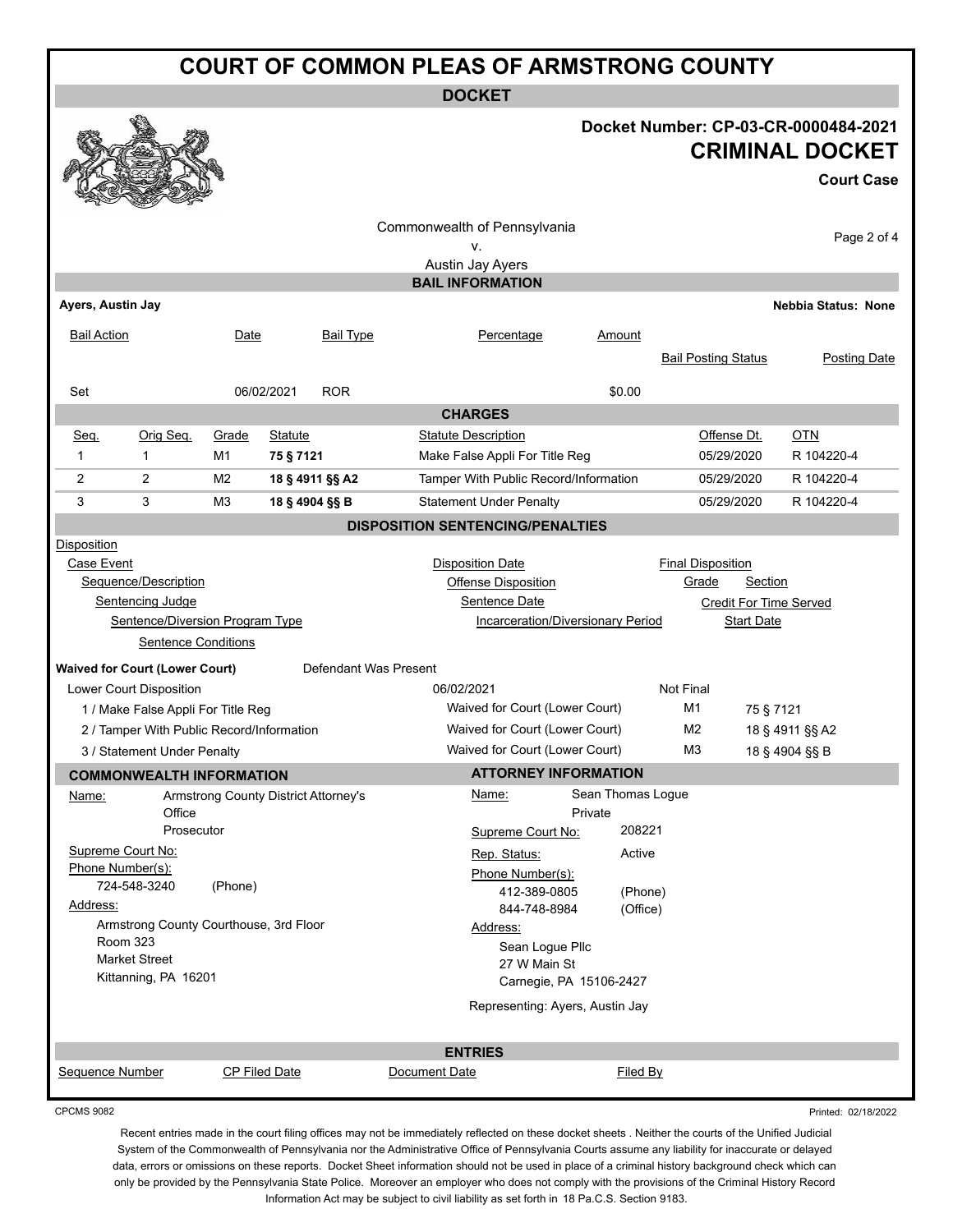| <b>COURT OF COMMON PLEAS OF ARMSTRONG COUNTY</b> |                                                                 |                                                                                                |                                                                                     |  |  |
|--------------------------------------------------|-----------------------------------------------------------------|------------------------------------------------------------------------------------------------|-------------------------------------------------------------------------------------|--|--|
| <b>DOCKET</b>                                    |                                                                 |                                                                                                |                                                                                     |  |  |
|                                                  |                                                                 |                                                                                                | Docket Number: CP-03-CR-0000484-2021<br><b>CRIMINAL DOCKET</b><br><b>Court Case</b> |  |  |
|                                                  |                                                                 | Commonwealth of Pennsylvania<br>٧.<br>Austin Jay Ayers<br><b>ENTRIES</b>                       | Page 3 of 4                                                                         |  |  |
| Sequence Number                                  | <b>CP Filed Date</b>                                            | Document Date                                                                                  | <b>Filed By</b>                                                                     |  |  |
| 1<br>Bail Set - Ayers, Austin Jay                | 06/02/2021                                                      |                                                                                                | Owen, James H.                                                                      |  |  |
|                                                  | 06/03/2021                                                      | Criminal Complaint, Affidavit of Probable Cause, Waiver of Preliminary Hearing, Bail Bond, All | Court of Common Pleas - Armstrong<br>County                                         |  |  |
|                                                  | 08/06/2021<br>Waiver of Appearance At Formal Arraignment filed. |                                                                                                | Logue, Sean Thomas                                                                  |  |  |
| 1<br><b>Information Filed</b>                    | 08/09/2021                                                      |                                                                                                | Armstrong County District Attorney's<br>Office                                      |  |  |
|                                                  |                                                                 |                                                                                                |                                                                                     |  |  |
| 2<br>Notice of Formal Arraignment filed.         | 08/12/2021                                                      |                                                                                                | Court of Common Pleas - Armstrong<br>County                                         |  |  |
|                                                  | 08/16/2021                                                      |                                                                                                | Logue, Sean Thomas                                                                  |  |  |
| Notice of Appearance by Counsel filed.           |                                                                 |                                                                                                |                                                                                     |  |  |
| 2                                                | 08/27/2021                                                      |                                                                                                | Court of Common Pleas - Armstrong<br>County                                         |  |  |
|                                                  | Notice of Criminal Case Status Conference filed.                |                                                                                                |                                                                                     |  |  |
| 1<br>Notice of Joint Trial filed.                | 09/14/2021<br>_ __ __ __ __                                     |                                                                                                | Commonwealth of Pennsylvania                                                        |  |  |
| 2                                                | 10/25/2021                                                      |                                                                                                | Court of Common Pleas - Armstrong<br>County                                         |  |  |
|                                                  | Notice of Criminal Case Status Conference filed.                |                                                                                                |                                                                                     |  |  |
| 2<br>Notice of Trial filed.                      | 12/13/2021                                                      |                                                                                                | Court of Common Pleas - Armstrong<br>County                                         |  |  |
| 1<br>Unopposed Motion For Continuance filed.     | <u>_____________</u><br>12/20/2021                              | - - - - - - - - - - -                                                                          | _ __ __ __ __ __ __<br>Logue, Sean Thomas                                           |  |  |
|                                                  |                                                                 |                                                                                                |                                                                                     |  |  |

CPCMS 9082

Printed: 02/18/2022